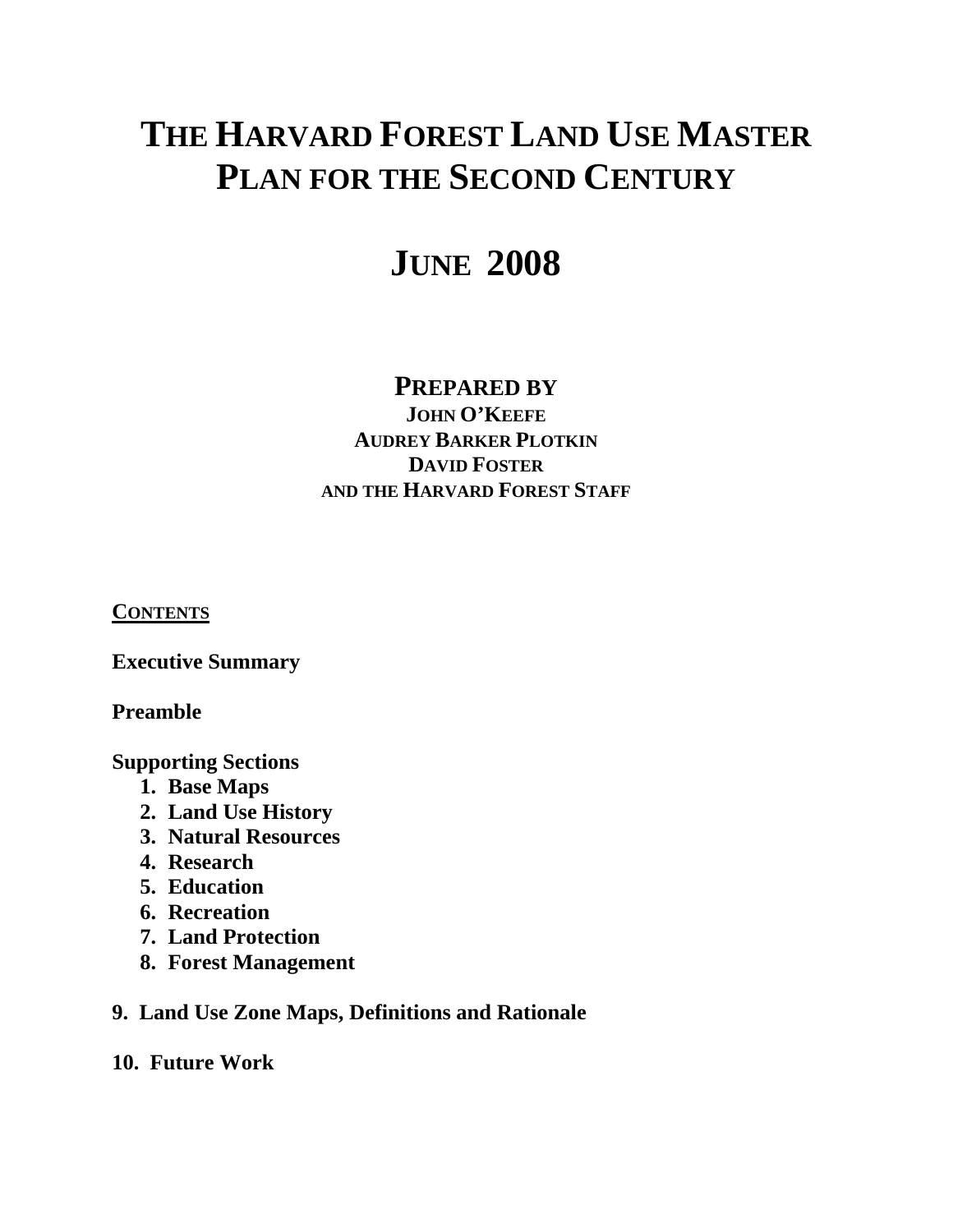# **EXECUTIVE SUMMARY**

This land use master plan, developed by the Director and staff of the Harvard Forest as the Forest enters its second century, is meant to guide the management and research activities of the Forest into the future. The mission of Harvard Forest remains research and education focused on the ecology and conservation of the New England landscape with special emphasis on the interactions of humans with this landscape.

While focused on the Harvard Forest's ~3200 acre land base in Petersham and Phillipston, this plan was developed in the context of the broader town and regional landscape of land conservation and management, and informed by broader trends in land conversion, use, and major ecological stressors. In particular, we have developed this plan to be compatible with the Petersham Town Master Plan (Petersham Ad-Hoc Planning Committee 2004) and the Wildlands and Woodlands vision (Foster et al. 2005, http://www.wildlandsandwoodlands.org/).

This master plan is meant to provide a framework for evaluating and locating future research and education activities, determining appropriate levels and locations of development, management and recreation activities, and guiding land protection efforts into the future.

#### **Goal:**

The goal of this land use master plan is to allow for flexibility of research and educational uses while protecting current and future research opportunities, and natural and cultural resources.

#### **Objectives:**

- Formalize an oral tradition of land use at Harvard Forest by developing broad use zones for the Harvard Forest land base (in Petersham/Phillipston, possibly extend to outlying parcels)
- Develop guidelines for acceptable research, educational, recreational, and forest management activities and impacts within these areas
- Use these designations to aid in siting new activities on the Harvard Forest
- Identify appropriate buffer areas to protect
- Lay out a broad framework that will be useful to our neighbors and collaborators

#### **Summary of the Master Planning Process**

The zoning framework and designation of Harvard Forest parcels in Petersham and Phillipston, MA, was developed from several conversations with the HF lab group over a two-year period. Development of the land use master plan was led by John O'Keefe (Harvard Forest, Museum Coordinator) and Audrey Barker Plotkin (Harvard Forest, Site & Research Coordinator). John and Audrey led discussions involving the Harvard Forest Lab Group, and sought detailed input from David Foster, Harvard Forest's Director. Once a draft was completed, it was sent for review and comments from research collaborators and associates. For more details on the planning process, see Section 9.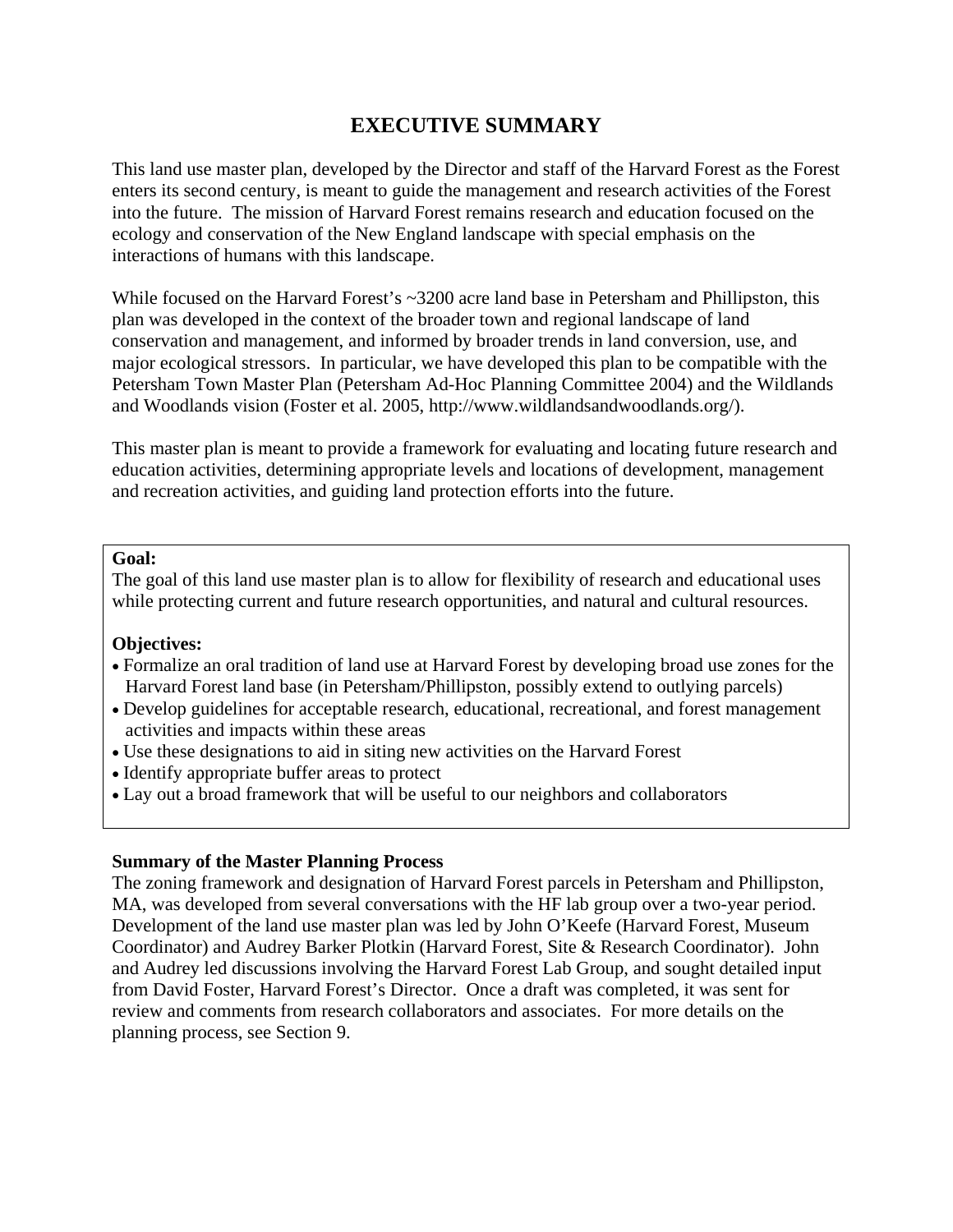Supporting sections document the Harvard Forest's boundaries, history, natural resources, research and educational activities, recreational uses, land protection efforts and forest management activities. Maps and other supporting materials are found in Sections 1-8.

In its first iterations, the zoning process focused on identifying restrictions in use based on site fragility, unique habitat value, and Harvard Forest tradition. In addition, limited areas were suggested as most appropriate for future development of Harvard Forest infrastructure ('development envelope'). In further iterations, the concept of performance standards versus restrictions was discussed and by Spring 2007, the group had moved toward designation of reserves (Wildlands) and active management areas (Woodlands), within a matrix of land available for research and education. Site fragility is not included in the zones, per se, but assessed whenever a research or educational activity is proposed for a particular tract. The Wildlands and Woodlands designations are helpful in targeting long-term use and placement of research activities. An area near the existing building complex is also designated as a 'development envelope' for any future building/infrastructure expansion.

## **The Wildlands and Woodlands Framework**

The Wildlands and Woodlands vision calls for protecting 50% of the forests of Massachusetts and adjoining New England in order to provide multiple values to people, communities and the environment (Foster et al. 2005). Within the expansive area of forest that will be protected as part of this effort, two broad management categories are proposed: *Woodlands*, which would predominate, are actively managed through timber harvesting and other means for diverse products and values including clean water, wood products and other natural resources, carbon sequestration, wildlife habitat, biodiversity, recreation and aesthetics; and *Wildlands,* which would cover perhaps 10% of forest areas, are large forest blocks exempt from direct human manipulation that are allowed to develop and respond dynamically to the prevailing environment and natural disturbance processes, such as wind, ice, pest and pathogen attack and wildlife damage. For more information on the Wildlands and Woodlands framework, see **Section 7** or visit *[http://www.wildlandsandwoodlands.org/.](http://www.wildlandsandwoodlands.org/)* 

The overall zoning of the Harvard Forest properties in Petersham and Phillipston, MA are indicated on the **accompanying map**. The zones are explained in the **attached table**. For more details and rationale for the zoning designations, see **Section 9.3**.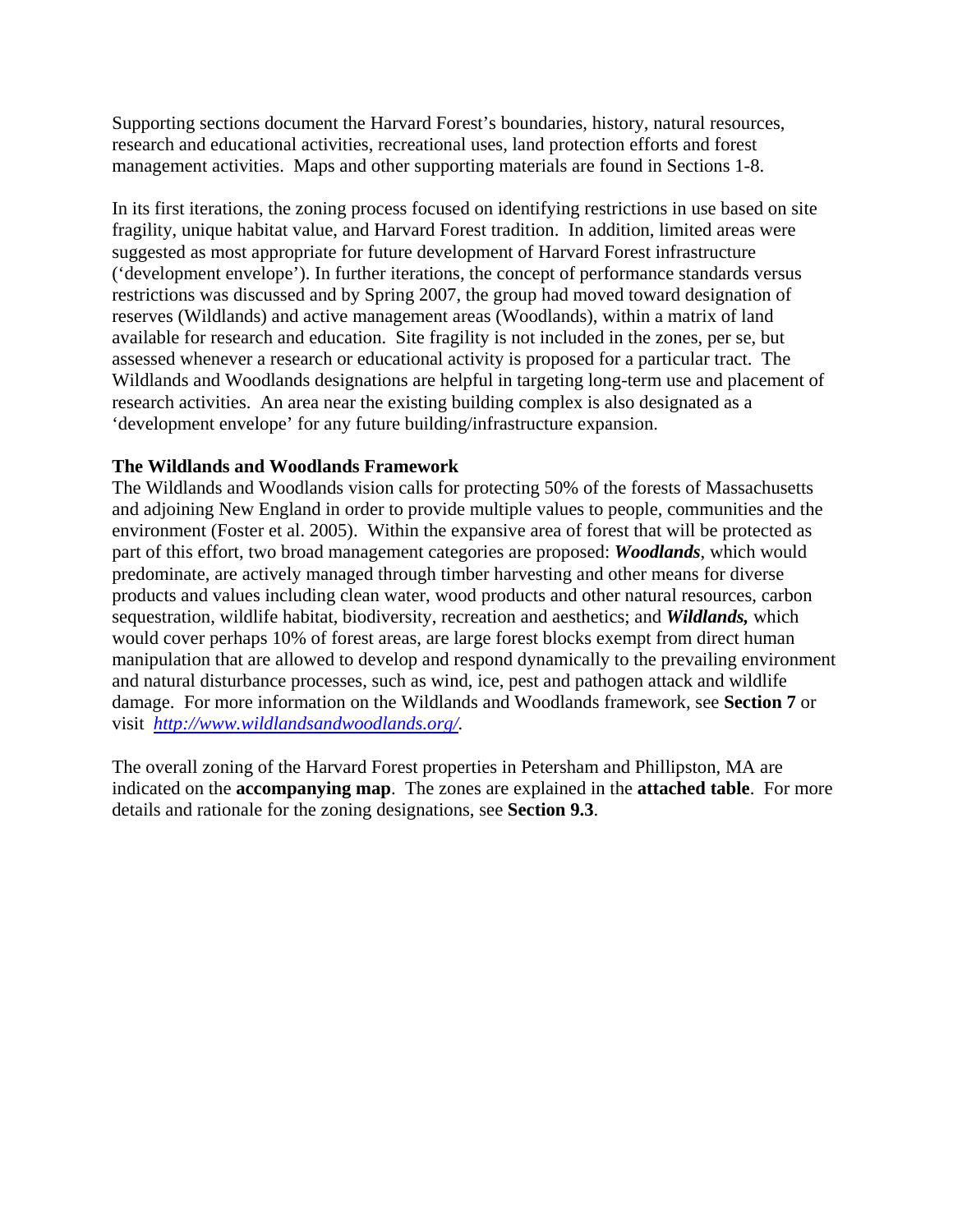## **Zone map, May 2008**

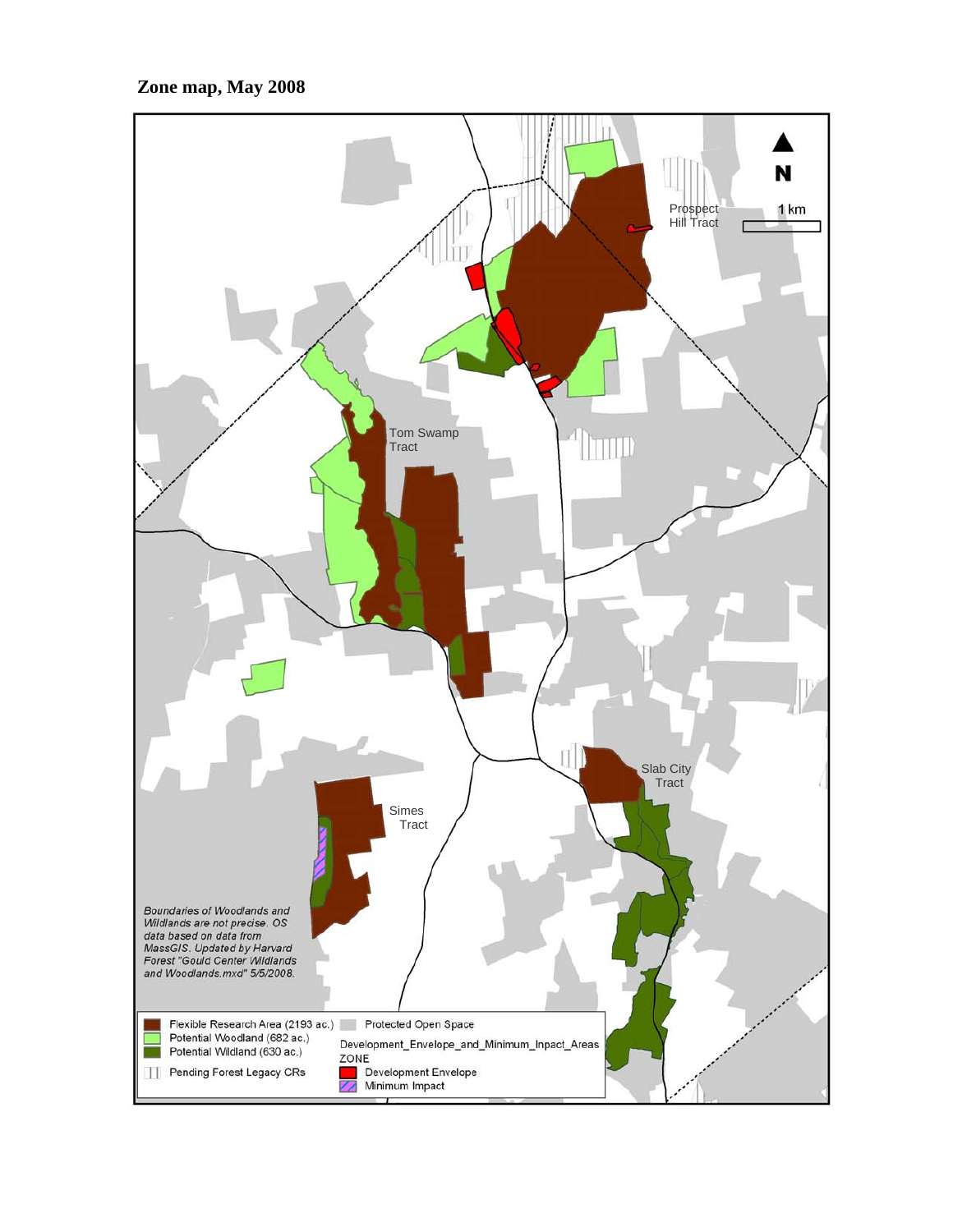|                                     | Research <sup>2</sup>                                                                                                                                                                                                                                                                         | Education <sup>2</sup>                                                                                                                                   | Recreation <sup>2</sup>                                                                                                                                                                            | <b>Forest Management<sup>2</sup></b>                                                                                                                                                                                                                            | <b>Disturbance</b>                                                                                                                                                                                                                                                                                                                                              | Sub-Zone                                                                                                                                                                                                                                  |
|-------------------------------------|-----------------------------------------------------------------------------------------------------------------------------------------------------------------------------------------------------------------------------------------------------------------------------------------------|----------------------------------------------------------------------------------------------------------------------------------------------------------|----------------------------------------------------------------------------------------------------------------------------------------------------------------------------------------------------|-----------------------------------------------------------------------------------------------------------------------------------------------------------------------------------------------------------------------------------------------------------------|-----------------------------------------------------------------------------------------------------------------------------------------------------------------------------------------------------------------------------------------------------------------------------------------------------------------------------------------------------------------|-------------------------------------------------------------------------------------------------------------------------------------------------------------------------------------------------------------------------------------------|
|                                     |                                                                                                                                                                                                                                                                                               |                                                                                                                                                          |                                                                                                                                                                                                    |                                                                                                                                                                                                                                                                 | Management <sup>2</sup>                                                                                                                                                                                                                                                                                                                                         |                                                                                                                                                                                                                                           |
| Low Impact /<br><b>Wildland</b>     | • Plot markers<br>• Low-impact sampling,<br>with justification and<br>RPA review<br>• Manipulation without<br>lasting impact, with<br>justification and RPA<br>review<br>• No invasive<br>introductions                                                                                       | • Small group<br>visits<br>$\bullet$ Low-impact<br>projects<br>without long-<br>term effects<br>• Interpretive<br>signs along<br>trails                  | • Sign boundaries<br>· Low-impact hiking,<br>xc skiing,<br>snowshoeing on<br>existing trails and<br>roads<br>· Hunting?<br>• Horses on main<br>woods roads<br>• Collecting with<br>permission only | · Fell hazard trees and<br>maintain existing trails<br>and roads                                                                                                                                                                                                | • Clear existing trails/roads<br>• Precautionary/abatement<br>measures for invasives<br>• Invasive plant removal<br>• Policies for salvage, fire,<br>beaver & other wildlife?                                                                                                                                                                                   | <b>Minimum Impact:</b><br>• No visible plot markings<br>• No destructive sampling<br>• Observation from existing<br>trails<br>• Post boundaries<br>• No new trails<br>$\bullet$ No hunting<br>• Minimum maintenance of<br>existing trails |
| Research <sup>3</sup>               | • General research (short<br>and long term) as<br>approved from<br>research applications<br>• May include<br>destructive sampling,<br>manipulation,<br>amendments.<br>community disruption<br>as compatible with<br>existing research<br>• Invasive species<br>experiments with<br>permission | • Group visits<br>• Approved<br>research and<br>training<br>projects as<br>compatible<br>with existing<br>research<br>$\bullet$ Interpretive<br>signs    | Recreation as in<br>Wildlands, plus:<br>· Mountain biking on<br>roads only<br>• Geocaching with<br>permission only<br>• Hunting, except as<br>posted in research<br>areas                          | · Maintain roads and<br>trails<br>• Remove hazard trees<br>• Create access and<br>infrastructure if required<br>by approved research<br>and compatible with<br>existing research<br>· Plantation harvest/ other<br>management as<br>compatible with<br>research | • Road maintenance and<br>plowing if needed<br>• Protect infrastructure<br>• Other as compatible or<br>required by research<br>• Precautionary/abatement<br>measures for invasives<br>• Eradication of all invasive<br>species manipulations at<br>end of experiment<br>· Policies for salvage, fire,<br>beaver & other wildlife?<br>• Invasive plant removal?? | <b>Development Envelope</b><br>• Designated areas for<br>potential expansion of<br>major infrastructure                                                                                                                                   |
| Woodland<br>Management <sup>3</sup> | • Research compatible<br>with forest stewardship<br>plan                                                                                                                                                                                                                                      | • Group visits<br>• Approved<br>research and<br>training<br>projects as<br>compatible<br>with existing<br>management<br>• Interpretive<br>signs & trails | Recreation as in<br>Wildlands, plus:<br>• Mountain biking on<br>trails<br>$\bullet$ Hunting<br>• Post access<br>restrictions during<br>harvests                                                    | • Forest management as<br>described in approved<br>Stewardship Plan<br>(including BMPs)                                                                                                                                                                         | • Existing road<br>maintenance<br>· Skid roads as compatible<br>with management<br>• Precautionary/ abatement<br>measures for invasives<br>• Invasive plant removal<br>· Policies for salvage, fire,<br>beaver & other wildlife?                                                                                                                                |                                                                                                                                                                                                                                           |

Land Use Zones at Harvard Forest.

<sup>1</sup>These zones and definitions were developed by John O'Keefe with much input from the HF lab group in December 2005 and March 2006, the invasive species group, and modified by John and Audrey Barker Plotkin in May 2007 to reflect lab discussions in April and May. The definitions and mapped zones will be reviewed and updated at 10-year intervals.

<sup>2</sup>These categories define normal activity; education, recreation and management may be further restricted within a zone if required by current research

<sup>3</sup>Within General Research and Woodland Management zones, care will be taken to minimally disturb archaeological artifacts such as stone walls, cellar holes, etc.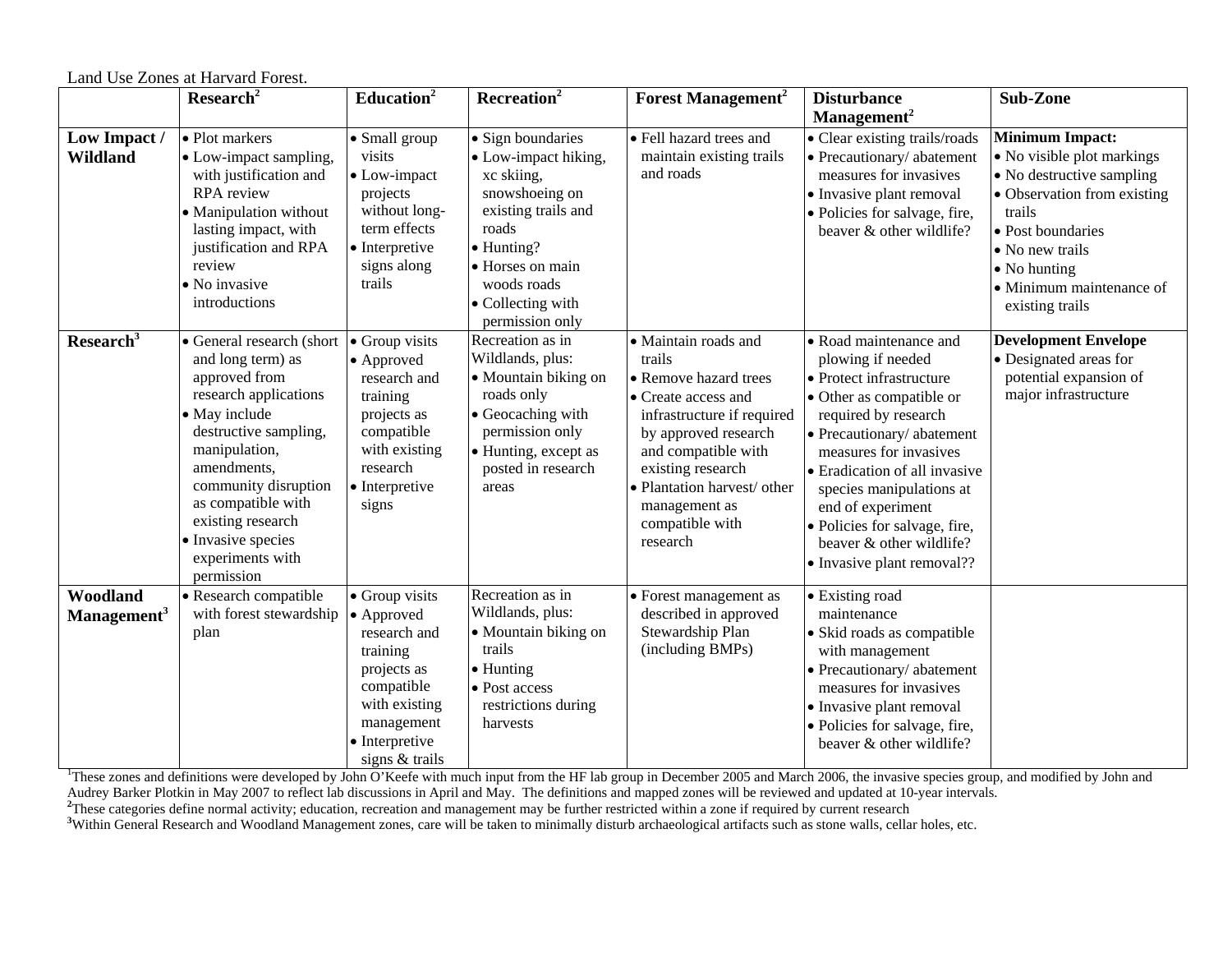# **Preamble**

This land use master plan, developed by the Director and staff of the Harvard Forest as the Forest enters its second century, is meant to guide the management and research activities of the Forest into the future. The mission of Harvard Forest remains research and education focused on the ecology and conservation of the New England landscape with special emphasis on the interactions of humans with this landscape. During the second half of its first century the focus of work at Harvard forest shifted from forest management and silviculture toward plant ecology and ecosystem function. This emphasis is anticipated to continue in the new century and further broaden to increasingly focus on many additional aspects of ecosystem science including macroand micro-fauna, hydrology, invasive species, conservation biology and environmental policy.

While focused on the Harvard Forest's ~3200 acre land base in Petersham and Phillipston, this plan was developed in the context of the broader town and regional landscape of land conservation and management, and informed by broader trends in land conversion, use, and major ecological stressors. In particular, we have developed this plan to be compatible with the Petersham Town Master Plan (Petersham Ad-Hoc Planning Committee 2004) and the Wildlands and Woodlands vision (Foster et al. 2005, http://www.wildlandsandwoodlands.org/).

This master plan is meant to provide a framework for evaluating and locating future research and education activities, determining appropriate levels and locations of development, management and recreation activities, and guiding land protection efforts into the future. A primary consideration for all activities must be their compatibility with historical and ongoing research activities. This plan lays the foundation for appropriate use of the land base. Over time unforeseen issues and opportunities will undoubtedly arise and thus require amendments to the overall structure. We suggest reviewing the plan every ten years, or as special circumstances may require.

Several factors have come together to make this an ideal time to develop this master plan. Harvard Forest is in a unique historical position.

- 1. The current director and staff have had direct connection with previous directors, staff members and supporters, many of whom have now all passed away; therefore, this provides the last direct connection with their deep knowledge of the land. Future land use decisions rest on this historical knowledge.
- 2. We have compiled an extensive archive of site and regional land-use and research history data and have recently developed management, visualization and analysis tools for these data that allow them to inform our planning process.
- 3. We are currently conducting and developing research at the landscape scale. Researchers are thinking about and planning research and conservation at this physical and temporal scale.
- 4. Massachusetts forest cover expanded through the first seven decades of the  $20<sup>th</sup>$  century, but has begun shrinking again since then. However, wildlife populations are still adjusting to the much greater forest cover and reduced hunting/trapping pressure, and are impacting the landscape in novel ways.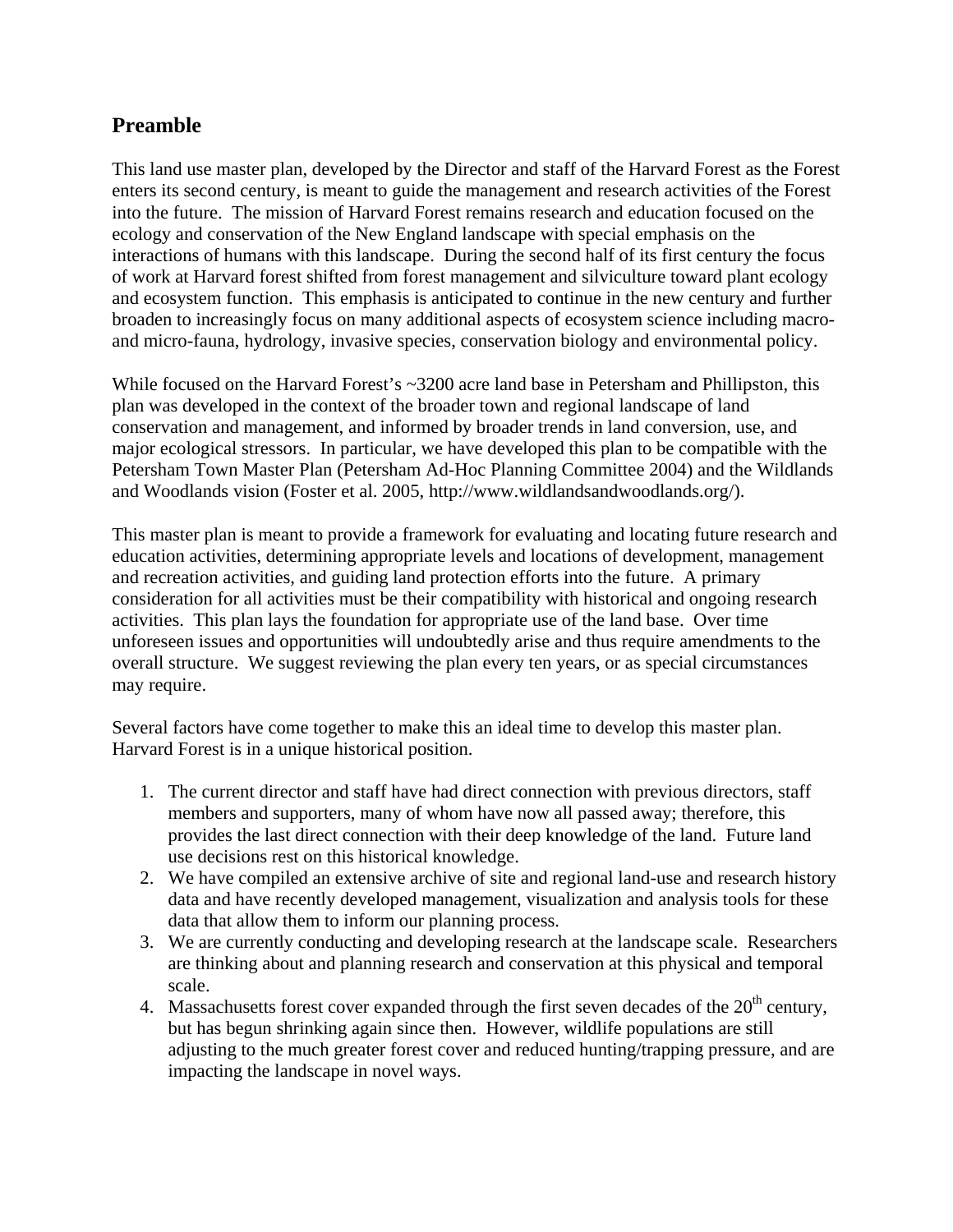- 5. We are rapidly expanding our field research activities, reviving some timber management activity, and looking toward enhanced LTER and NEON research programs involving significant new infrastructure.
- 6. We are in a period of rapidly expanding and protecting our land base by acquiring abutting properties with Conservation Restrictions (CR's), assisting abutters to establish CR's on their properties, and considering leveraging these activities by establishing CR's on some of our existing properties.

All these activities and opportunities require careful coordination and planning so they can be successfully accomplished within both the rapidly changing regional landscape context and the complex site research context.

## **Goal:**

The goal of this land use master plan is to allow for flexibility of research and educational uses while protecting current and future research opportunities, and natural and cultural resources.

### **Objectives:**

- Formalize an oral tradition of land use at Harvard Forest by developing broad use zones for the Harvard Forest land base (in Petersham/Phillipston, possibly extend to outlying parcels)
- Develop guidelines for acceptable research, educational, recreational, and forest management activities and impacts within these areas
- Use these designations to aid in siting new activities on the Harvard Forest
- Identify appropriate buffer areas to protect
- Lay out a broad framework that will be useful to our neighbors and collaborators

We chose to use a zoning approach, for the following reasons. First, rather than lay out an active plan for the next 10 years, we wanted a tool to help respond to land use needs at the Harvard Forest. We also wanted a broad, spatially explicit product. Zoning is a familiar tool for local planning. Zoning categories were developed through a series of Harvard Forest Lab Group discussions. Maps of each of the five Harvard Forest tracts in Petersham and Phillipston are zoned, with a description of the criteria used to make each zoning decision.

Use of Harvard Forest lands is primarily for research and educational purposes. In addition, recreation and forest management activities augment or support the primary uses.

**Research** activities range from observational studies to major installations. Much of the research builds on the 100-year record base, and reconstructions of prior land use and vegetation history.

**Education** activities occur at three main levels.

1. Basic, K-12 and other visitors – focused on the Fisher museum and land/trails near the museum.